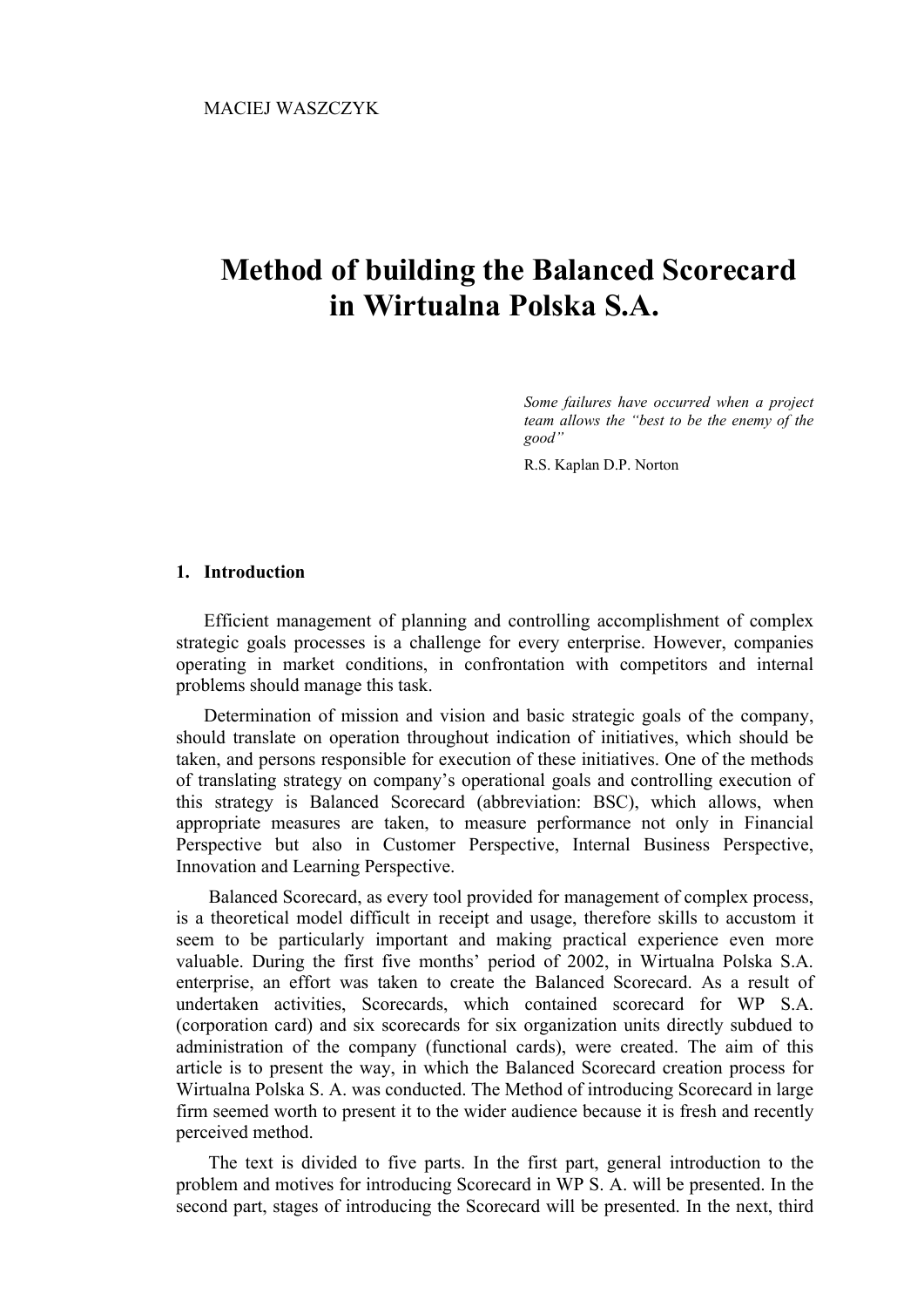part of this article, author will present activities, which preceded the moment, which seems to be crucial to the whole process - the moment of establishing a team. In the fourth part of this article author will present activities undertaken since the moment of establishing the team. In the fifth and the last part, activities closing the creation stage will be presented. Also, the work plan connected with the transition to the next stage of introducing the Scorecard will be presented.

# **2. Motives of introducing the Scorecard in WP. S. A.**

Balanced Scorecard theoretical basics were published for the first time by its creators, professors R. Kaplan and D. Norton, in 1992 in famous "Harvard Business Review"[8]. In this and few next publications, authors indicate two cardinal reasons, which show why this method seems to be better than any other currently available.

First reason is the lack of skills in translating strategy into operational goals. Strategies created by administration of a company in files form are not always incorporate because management and company workers simply do not know them. In that case strategies are treated as confidential and are frugally secured. Authors of "Transforming Corner-Office Strategy into Frontline Action" article, O. Gadiesh and L. Gilbert, indicate on 80-100 principle, which says that it is better if the succeeding in 80% strategy is introduced in 100% than the 100% correct strategy is not introduced at all [2, pg. 74].

 Second problem is that when a company administration makes an effort to translate strategy into operational goals, the measures of its accomplishment tests are usually financial measures. The financial measures refer to the past and are not showing perspectives of performing strategy in future. The managing accountancy or controlling, although very important for managing, show only what was done for realization of a strategy in budget area. They show nothing in customer, internal processes and development of a company area. In that case these areas are not controlled.

 R. Kaplan and D. Norton in their first book "Translating strategy into action. The Balanced Scorecard" indicate insufficiency of measuring financial results and to prove their thesis they give example of Xerox enterprise [7, pg. 20-24]. In the middle of 70's Management of this famous corporation decided to exploit their good financial results and monopolist position on market. Xerox didn't care about customer's satisfaction and improvement of products quality. As a result of such a politics, Xerox, which was one of the most prosperous corporations between 1955- 1975, almost went bankrupt when Japanese and American competitors entered the market, because dissatisfied customers withdrawn in masses.

Because of insufficient role of financial measures, four basic perspectives which translate strategy on operational goals were assigned in Balanced Scorecard. These four perspectives include not only past measures but also include future measures: Financial, Customer, Internal Processes, Innovation and Learning perspective.

In Wirtualna Polska S.A. enterprise, taking the second place among Internet portals in Poland and having the 72% range among home Internet users [3, pg. 29], both reasons enumerated above played an important part in delivering the motives for introducing the Balanced Scorecard process.

Focusing senior management's and worker's attention around strategy became a burning necessity in year 2001, when it appeared that times of Internet market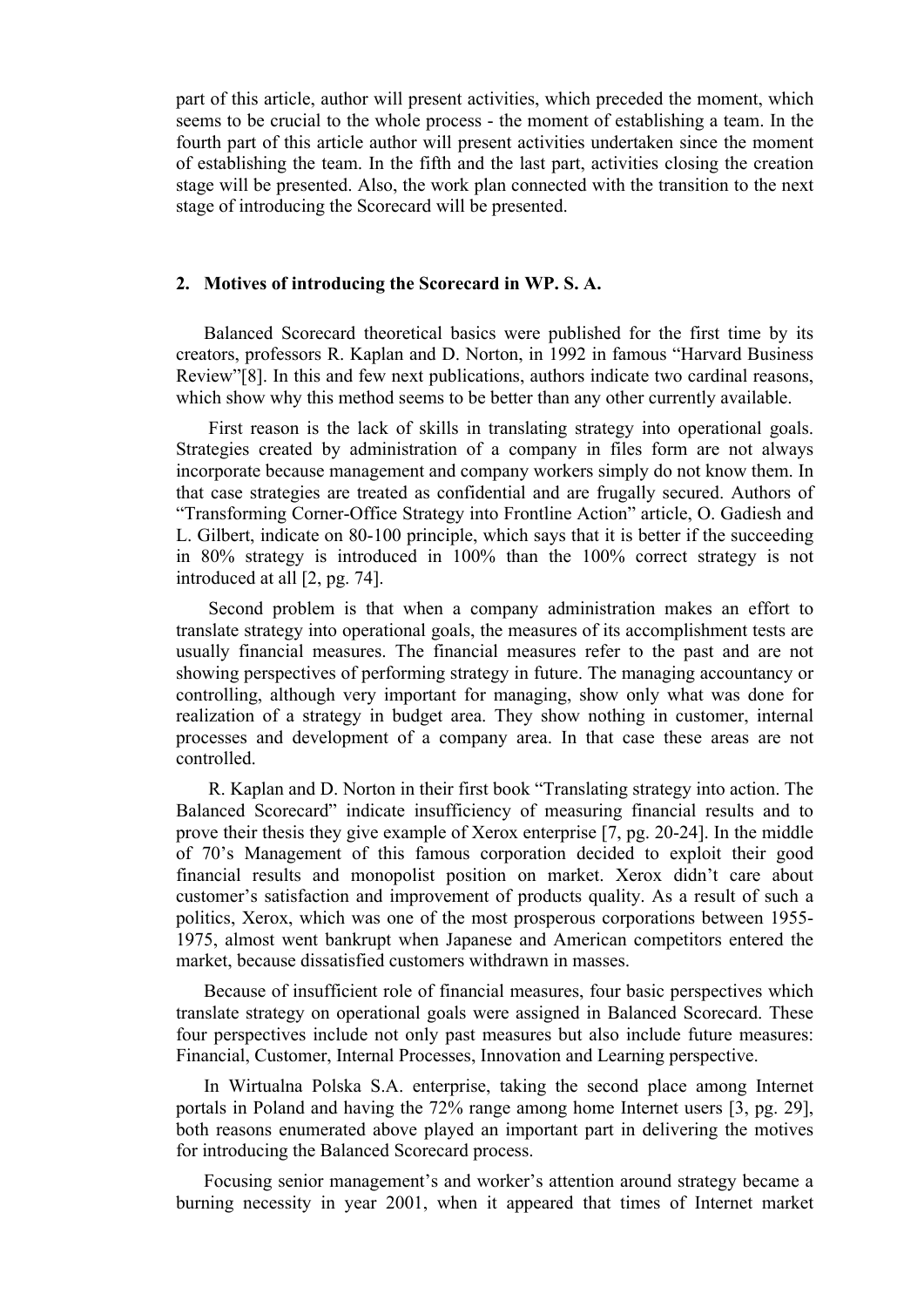prosperity will not come as quickly as it was expected. The fact of collapsing many Internet firms around the world and problems with reaching remunerativity by other firms on leading American Internet market [comp. 10], questioned the conviction, that the fight for a place on Internet portals' market altogether with waiting for times of internet boom would be sufficient. The investment process, taking place in 2001, connected with the entering of strategic investor "Telekomunikacja Polska S. A." forced the establishing of ambitious goals regarding to achievement of specified financial result. In this situation, introducing the controlling of strategy realization, expressed in definite for few years budget, became an urgent need. On the company president's initiative, a project was established, which then was implemented by an individual organizational cell<sup>2</sup>, which - in connection with the managing board - as one of its main goals, received the task of introducing the Scorecard into managing processes.

Choice of a tool, used to carry out changes and concentrate management and workers around the strategy, was also connected with the second analyzed reason. Companies of advanced technology have, as their basic assets, immaterial human resources described in the innovation and learning perspective. The need of taking care of development of immaterial assets, which can set 85% of value of all assets, was described by D. Norton in a foreword to the book of B. Becker, M. Huselid and D. Ulrich: "The HR Scorecard. Linking People, Strategy and Performance" [1, s. ix]. Internet companies have a high input in technological development, expressed in internal processes perspective. It isn't necessary to explain especially what is the taking care of customer perspective, it becomes, however, urgent in Internet since it's known that Internet users are less loyal to the mark and change their preferences of internet portals easily.

There is one additional reason for using a Balanced Scorecard in WP S.A. referring to the effects of applying it, which is indicated by theoreticians and is supported with many reasons, that is: precise ling of the strategy. To achieve that, as it will be described below, experiences described by R. Kaplan and D. Norton [5] were used when creating a strategy.

# **3. Stages of introducing Scorecard in WP S.A.**

Basing on previous experiences, we can distinguish four main stages of introducing Scorecard in WP S. A. These stages correspond to the four connected and pervaded processes [comp. 7, pg. 11, 278; 9. pgs. 76-79].

- A. Formalization of the mission and vision creation of Scorecard throughout immerging the strategy on detailed goals, sections of measures and determination of relations between them.
- B. Education the strategy of communication in a company which uses the card and the enclosure of the card in operational managing process.
- C. Planning the creation of the budget plans and development based on the scorecard

<sup>&</sup>lt;sup>2</sup> Introducing of Balanced Scorecard is usually entrusted to organizational cells connected with financial controlling. In Wirtualna Polska S. A. case, liable to board of directors cell was established, which was called "organization development team".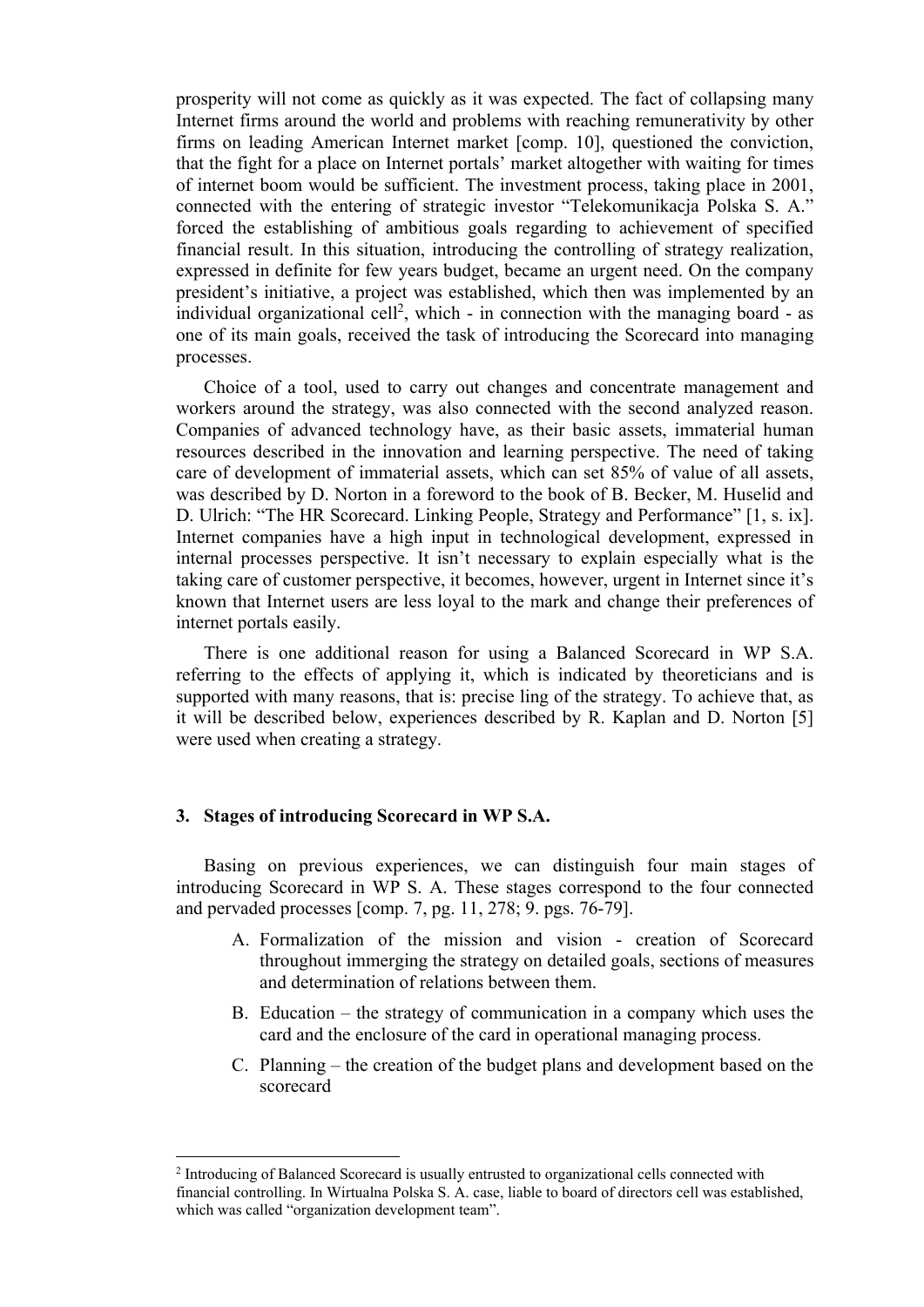D. Monitoring - and learning of the whole organization based on periodic scorecard analysis.

Within a framework of stage A. following sub stages were assigned.

- A.1 Formula of mission expression of company mission in one phrase.
- A.2 Strategy map ordering the mission to many detailed strategic goals and drawing it in form of map of connections.
- A.3 Architecture of a card finding out the measures and success factors for strategic goals
- A.4 Card structure drawing the measures of strategic goals in form of structural relations map.

The subject of this article is description of method used in creation of firm's scorecard - therefore, in the next part, the description of four sub stages, assigned in stage A, will occur.

# **4. Procedure preceding the establishing of the team.**

First steps, between year 2001 and 2002, were connected with the drawing of a strategy map with detailed strategic goals on it. This process took place in the board of directors and organization development team. By making use of experiences described by R. Kaplan and D. Norton in previously mentioned publications [5; 7], many strategic goals were found. These goals were describing in detail the presentday state of the company and goals that the firm wished to achieve. Forty-one, evenly divided among four perspectives (financial, customer, internal processes, innovation and learning), cross-section and two strategies in vertical section (revenue growth strategy and productivity growth strategy), strategic goals were found. It was possibly precisely attempted to reflect all the activity areas of a company.

 Interdependences between the groups of strategic goals rather than interdependences between specific goals were searched on the strategy map level [Chart 1].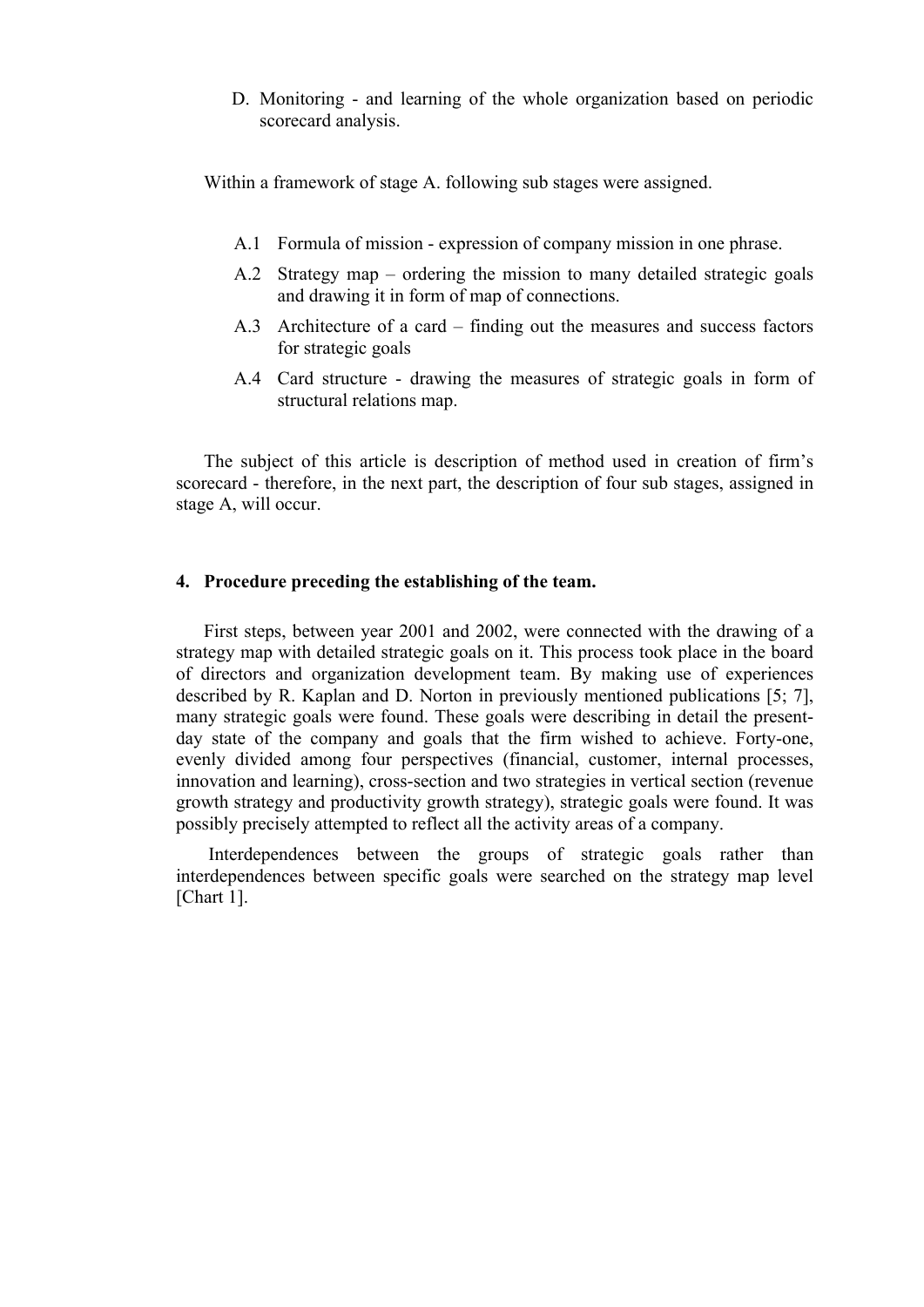

Chart 1. Composition of strategy map for WP S.A.

Source: WP S.A.

Such a construction of a map was sufficient for building a prototype of corporation card in January 2001. Reports on deviations of strategy for next three months were based on this prototype. Organization development team had interpreted every report and then it was discussed during the operational meetings of the Board and the mangers of six organizational units directly subordinated to the Board.

The Balanced Scorecard was constructed of eighteen measures: four financial perspective measures, five customer perspective measures, four internal processes measures and five in innovation and learning perspective measures. In the reporting process, using the possibly gathered dataset regarding planning and execution, between January and March, it was possible to state deviation level regarding thirteen, sixteen and fifteen measures. In the monitoring process changes of some measures were made. New measures were more sensible according to particular strategic goal.

Generally, from eighteen prototype measures to final version, ratified at the turn of the May and July 2002, four measures have qualified in unchanged form and four in slightly changed form. Five measures in unchanged or slightly unchanged form have qualified to functional card. Such a high serviceability of measures ascribed to strategic goals (thirteen of eighteen) comes from four reasons:

- 1. During the creation of strategy map, experiences from year 2001 were used. Such a map was created in slightly different form for previous strategy.
- 2. During creation of corporation card, experiences from year 2001 were used. Attempts to build such a card and an attempt to report it were made. One of created these days measures occurred to be useful after some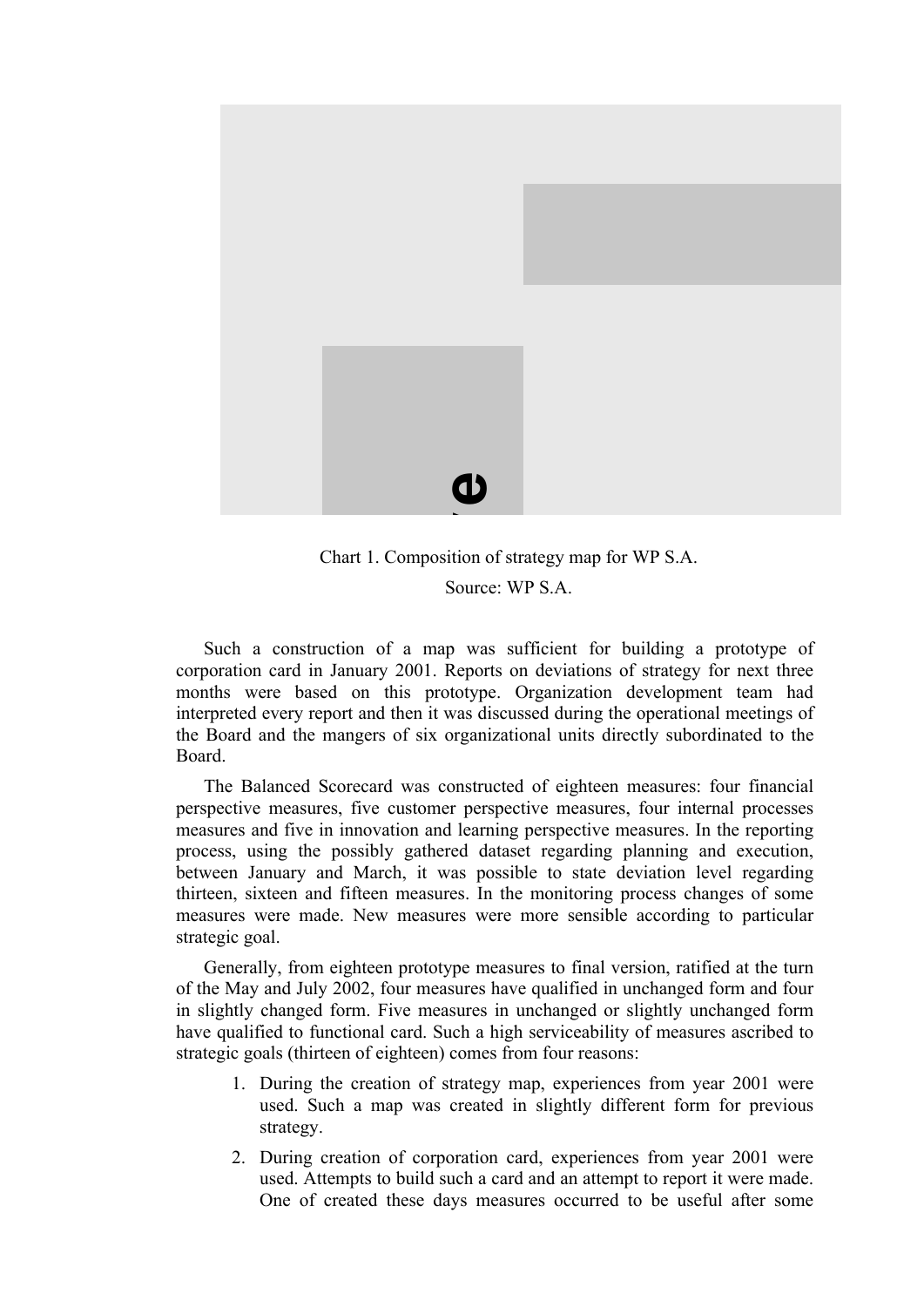modifications. The using of this measure (the time of inaccessibility of a portal) required many modifications in measure itself and in the way of gaining data for this measure.

- 3. Carrying out series of individual consultations with units' managers subdued to Board and gaining of their oral acceptation for the final form of card prototype.
- 4. Correct recognition of WP. S.A.'s current stage, and choosing the measures, especially in financial perspective, adequate to this stage.

This last issue seems to be very important in process of preparing scorecard in every firm. R. Kaplan and D. Norton make very useful remarks when discussing financial perspective in their first book [7, pgs. 51-62]. They enumerate three phases of firm development. In first phase, firms develop throughout creativity and have a large developing potential. To use this potential, firm cannot collapse and a growth of income is important. When diagnosis points out, that firm is on development stage, there is no use of introducing the following measures to the Scorecard: ROS, ROA, ROE. Measures related to income growth dynamics should be introduced. Only in the next phase (maturity), costs' reduction and productivity measures should be introduced. In the third phase (collecting the fruits), investments strategy measures should be used in a first row.

Before establishing the team, A.1 and A.2 stages were overcome in WP. S. A. Mission was formulated and it was drawn as the strategy map. This was connected with finding of forty-one detailed strategic goals. Next, for eighteen amongst these goals, a prototype composed from responding success factors and measures, was created. A schedule of week's work includes consultations with organizational units' managers and creation of first report (January 2002) [Chart 2].

| <b>Activities</b>                                                                                                                                          | Weeks (from 02. 01. 2002 to<br>22.02.2020) |              |   |   |          |   |   |   |  |  |
|------------------------------------------------------------------------------------------------------------------------------------------------------------|--------------------------------------------|--------------|---|---|----------|---|---|---|--|--|
|                                                                                                                                                            |                                            | $\mathbf{2}$ | 3 | Δ | 5        | 6 | 7 | 8 |  |  |
| Drawing the strategy map, based<br>on mission, vision and assumptions, formulated<br>during the investment process                                         | X                                          |              |   |   |          |   |   |   |  |  |
| Establishing strategic goals for corporation card<br>prototype                                                                                             |                                            | X            | X |   |          |   |   |   |  |  |
| Establishing measures for corporation card prototype                                                                                                       |                                            |              | x |   |          |   |   |   |  |  |
| Interviews with future leaders (managers of organizational<br>units directly subdued to the board of directors).                                           |                                            |              |   | X | $\times$ |   |   |   |  |  |
| Creation of a file, leading to the establishing of the<br>scorecard and transferring it to the leaders (managers) and<br>the owners of the card<br>(board) |                                            |              |   |   | X        |   |   |   |  |  |
| Making of the first corporation card prototype report and<br>the first verification of measures.                                                           |                                            |              |   |   |          |   | X |   |  |  |
| First meeting of future leaders - transferring the work and<br>priorities connected with creation of functional cards.                                     |                                            |              |   |   |          |   |   | X |  |  |

Chart 2. Work schedule before establishing the team.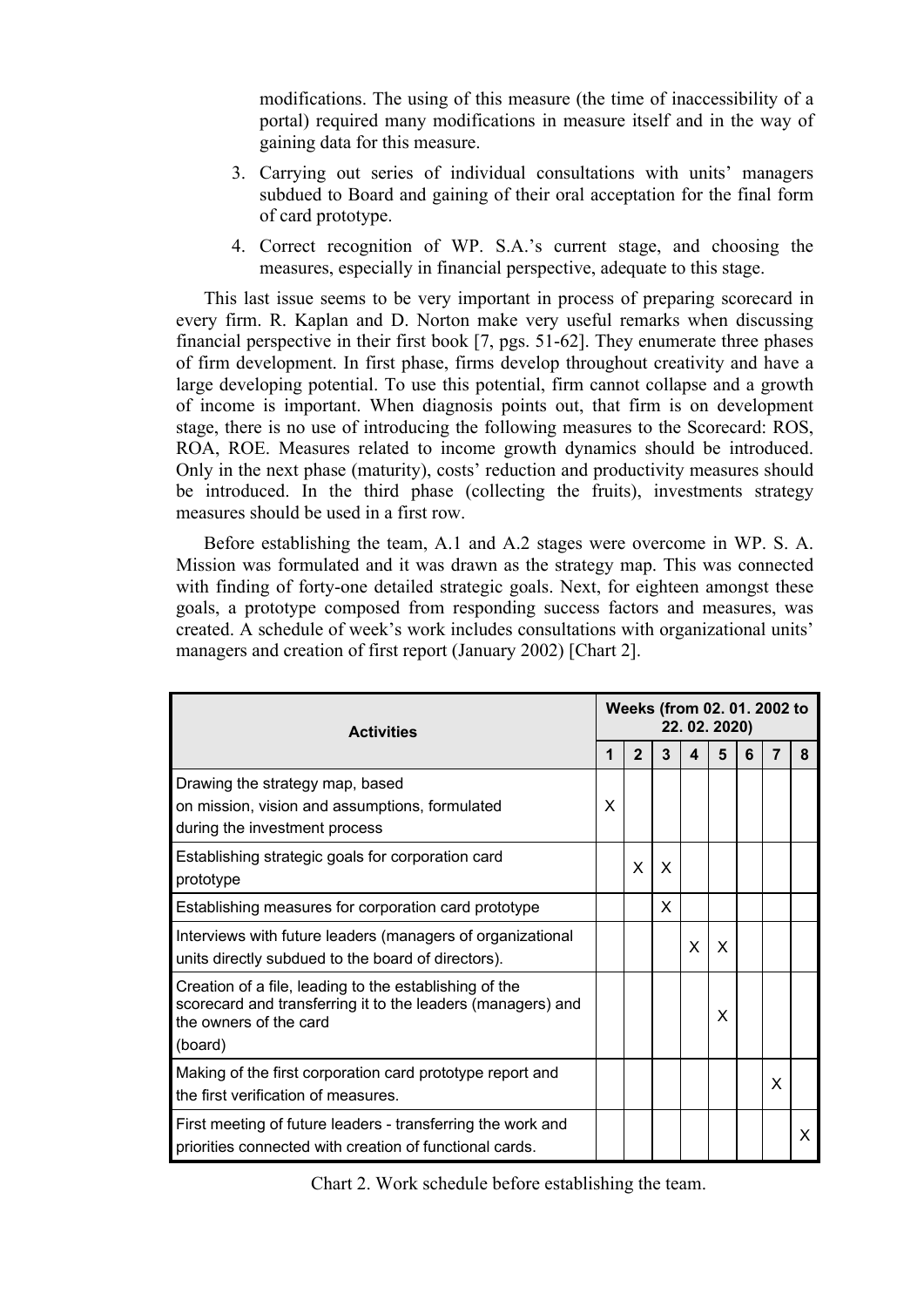# Source: WP S.A.

The whole process took eight weeks (January and February of 2002) and not without a value were the experiences gathered by the company during 2001. The consultations with organizational unites managers, subdued to board of directors, and board of directors support were the important element during this period were.

# **Establishing the team and creation of the Scorecard**

In eighth week of 2002, the work schedule which tended towards building of final version of company's Scorecard was introduced to the WP S.A. management by the organization development team.

 The schedule was composed from a short substantiation of introducing the scorecard, presentation of the team and proper schedule.

After getting acquainted with the schedule, the Board have established the Balanced Scorecard team throughout a voting. Thanks to that, top and middle level management were involved [Chart 3].

| Name of the<br>function in<br>team    | <b>Staff</b> | <b>Position</b>                                                            | <b>Tasks</b>                                                                                                                                                                                                   |
|---------------------------------------|--------------|----------------------------------------------------------------------------|----------------------------------------------------------------------------------------------------------------------------------------------------------------------------------------------------------------|
| Owner                                 | 3            | Board of directors                                                         | Superiority over the work of the team and<br>results<br>Support for work of the team                                                                                                                           |
|                                       |              |                                                                            | <b>Essential support</b>                                                                                                                                                                                       |
| Architect                             | $\mathbf 1$  | Organization<br>Development Manager                                        | Responsibility for architecture of the card<br>construction<br>Managing other team members' work<br>Essential managing of leader's works<br>Undertaking essential decisions in case<br>of attitude divergences |
| Architect<br>deputy                   | 1            | <b>Financial Analyst</b>                                                   | Responsibility for the construction of the<br>architecture of the card                                                                                                                                         |
| Changes<br>leader                     | 6            | unit<br>Managers (of the<br>directly subdued to the<br>board of directors) | Fixing the content of the card during the<br>meetings with the Architect<br>Construction of the specific elements of<br>the card in team during meetings with the<br>Architect                                 |
| Changes<br>leader sub-<br>team member | 25           | Specialists                                                                | Consulting and fixing the content of the<br>card during meetings with the Architect                                                                                                                            |
| Informant                             | 1            | PR specialist                                                              | Taking care of information circulation<br>concerning<br>work<br>progress<br>and<br>communication connected with it, inside<br>the company                                                                      |
| In general                            | 36           |                                                                            |                                                                                                                                                                                                                |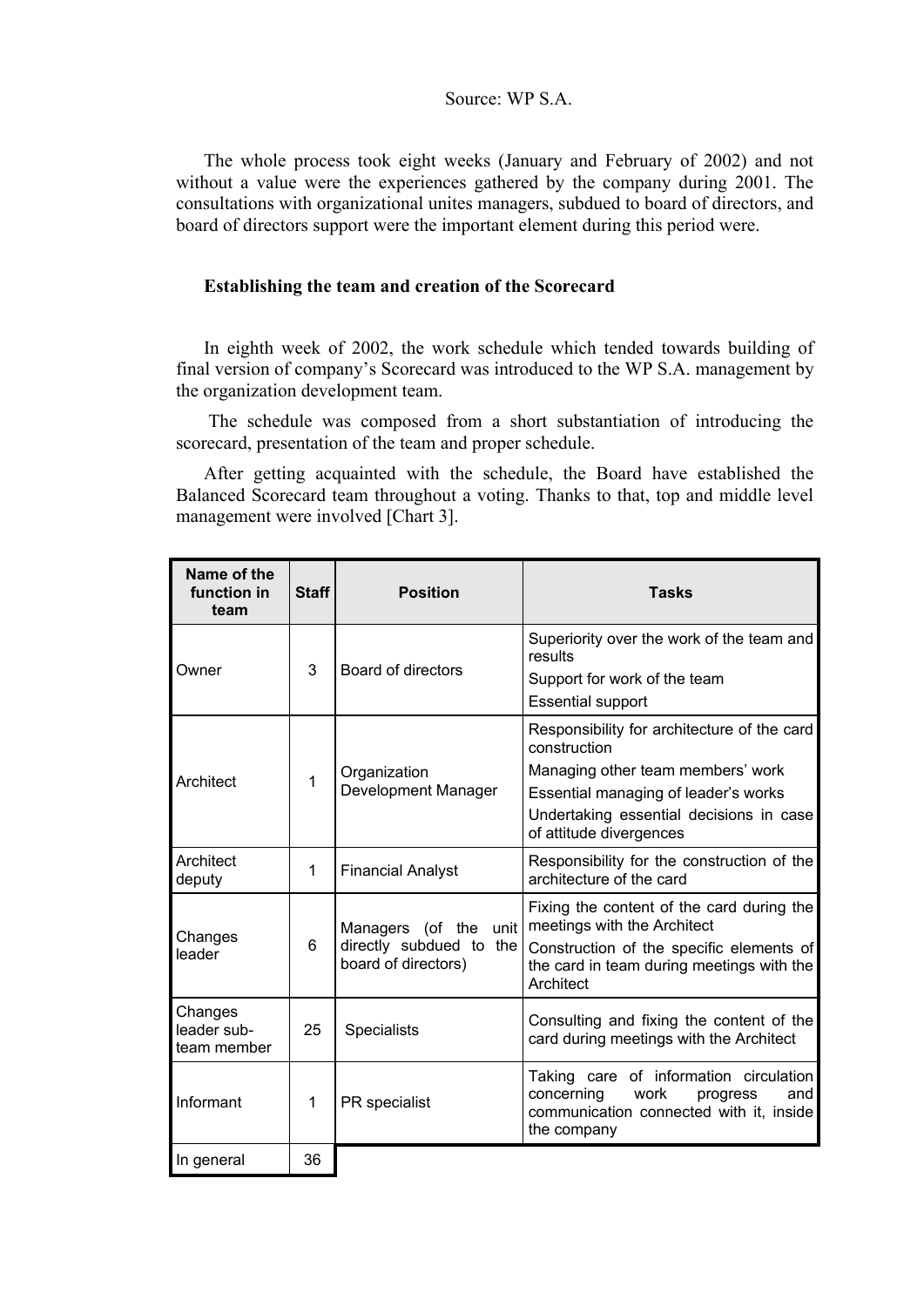Chart 3. Constitution of the team established to design balanced scorecard of WP.

S. A.

# Source: WP S.A.

The architect, who was responsible for building the card in strict sense, managed works of established team. In that case method of work consisted in conducting two series of meetings with teams established by leaders. Between the meetings, the architect and his deputy transmitted critically the results on card architecture. [Chart 4].

|                                                                                                                                                                                                                                                        |   |    |    |    |    |    | Weeks (from 25. 02. 2002 to 31. 05. 2002) |    |    |    |    |    |    |  |  |  |  |
|--------------------------------------------------------------------------------------------------------------------------------------------------------------------------------------------------------------------------------------------------------|---|----|----|----|----|----|-------------------------------------------|----|----|----|----|----|----|--|--|--|--|
| <b>Activities</b>                                                                                                                                                                                                                                      | 9 | 10 | 11 | 12 | 13 | 14 | 15                                        | 16 | 17 | 18 | 19 | 20 | 21 |  |  |  |  |
| Establishing the team by<br><b>Board</b>                                                                                                                                                                                                               | X |    |    |    |    |    |                                           |    |    |    |    |    |    |  |  |  |  |
| First meeting of the leaders                                                                                                                                                                                                                           | X |    |    |    |    |    |                                           |    |    |    |    |    |    |  |  |  |  |
| First series of consultations<br>with sub-teams established<br>by leaders - definition of<br>strategic goals in particular<br>units and possible measures                                                                                              |   | X  | X  |    |    |    |                                           |    |    |    |    |    |    |  |  |  |  |
| Verification of the measures<br>of strategic goals realization<br>in particular functional cards,<br>division of organizational<br>units competences in<br>responsibility for strategy<br>and elimination of<br>unsubstantiated measures<br>repentance |   |    |    | X  | X  |    |                                           |    |    |    |    |    |    |  |  |  |  |
| Drawing the detailed<br>connection map between<br>measures in vertical and<br>horizontal section,<br>introducing changes into<br>corporation card                                                                                                      |   |    |    |    |    | X  |                                           |    |    |    |    |    |    |  |  |  |  |
| Second series of<br>consultations with sub-<br>teams – verification of the<br>whole architecture BSC and<br>structure (in horizontal<br>section)                                                                                                       |   |    |    |    |    |    | X                                         | X  |    |    |    |    |    |  |  |  |  |
| Creation of the data<br>gathering system related to<br>the plan and execution                                                                                                                                                                          |   |    |    |    |    |    |                                           |    | X  | X  |    |    |    |  |  |  |  |
| Presentation of work's<br>results in form of Balanced<br>Scorecard for WP S.A. to<br>the Board                                                                                                                                                         |   |    |    |    |    |    |                                           |    |    |    |    | x  |    |  |  |  |  |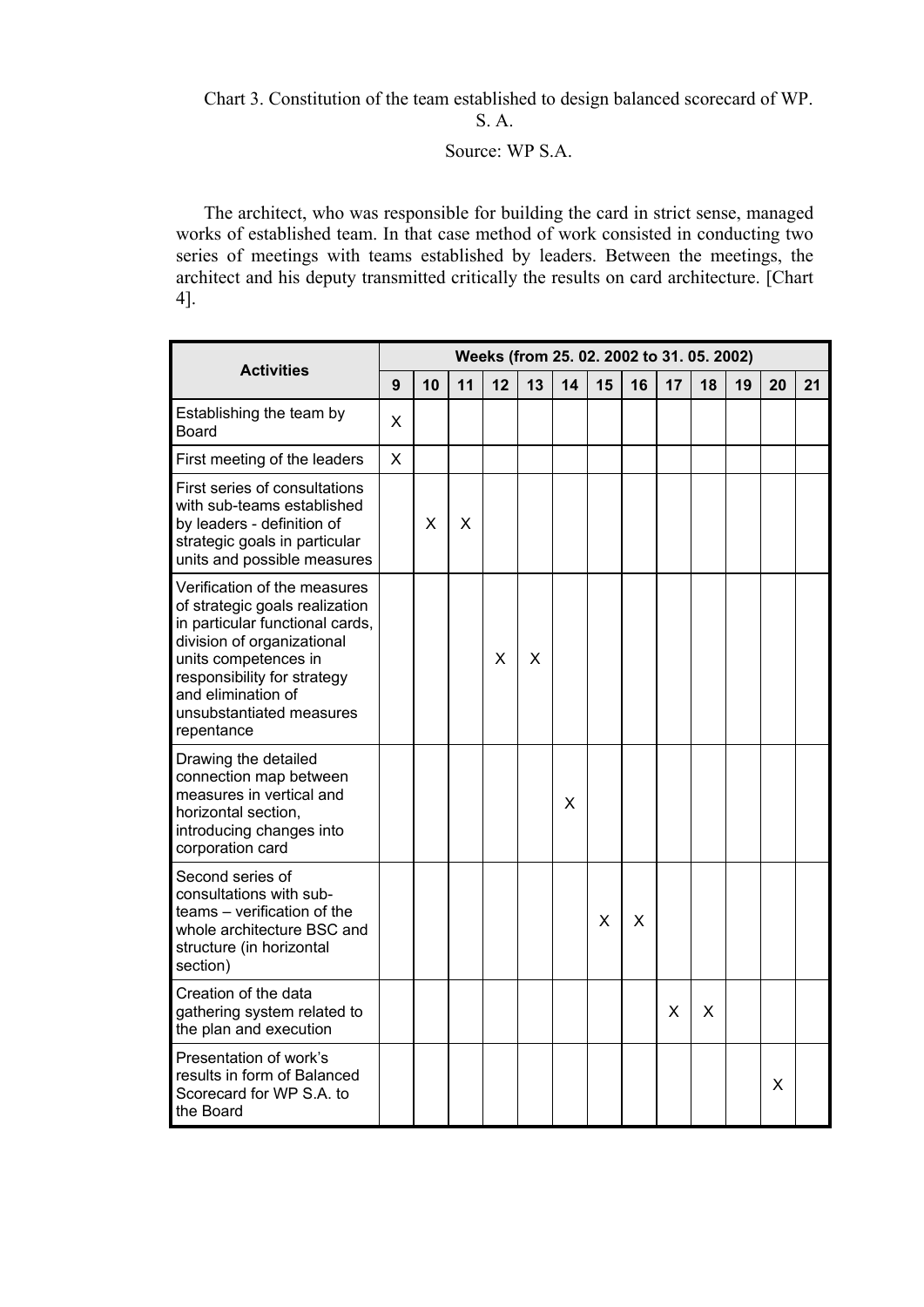| <b>Activities</b>                                                                                                                                                                         |  | Weeks (from 25.02.2002 to 31.05.2002) |  |         |    |    |    |    |  |    |    |  |
|-------------------------------------------------------------------------------------------------------------------------------------------------------------------------------------------|--|---------------------------------------|--|---------|----|----|----|----|--|----|----|--|
|                                                                                                                                                                                           |  | 10                                    |  | $12 \,$ | 13 | 14 | 15 | 16 |  | 18 | 19 |  |
| Confirmation of BSC by<br>board of directors, beginning<br>he process of data collection<br>for execution and planning<br>for the first report $-$ the<br>beginning of education<br>stage |  |                                       |  |         |    |    |    |    |  |    |    |  |

Chart 4. Work schedule after establishing the team.

Source: WP S.A.

During the first series of six meetings with teams established by leaders, the architect presented strategy of the firm to the teams. Presentation covered:

- $-$  the mission
- main strategic goals
- key-strategic initiatives
- $-$  the strategy map
- explaining the sense of creating the Balanced Scorecard for WP S. A.
- corporation card prototype
- the information on management's resolution to set up the meeting participants to the project
- project schedule

During the meeting it was explained, that functional cards, which were to be created by the meeting participants, would be tightly connected with corporation card, where every measure will be the result of functional card [Chart 5].

Chart 5. Architecture of WP S.A. Balanced Scorecard diagram

Source: WP S. A.

Next meeting phase was a "brainstorm", where everyone was trying to think of as many strategic goals as possible for their organizational unit. Goals were meant to be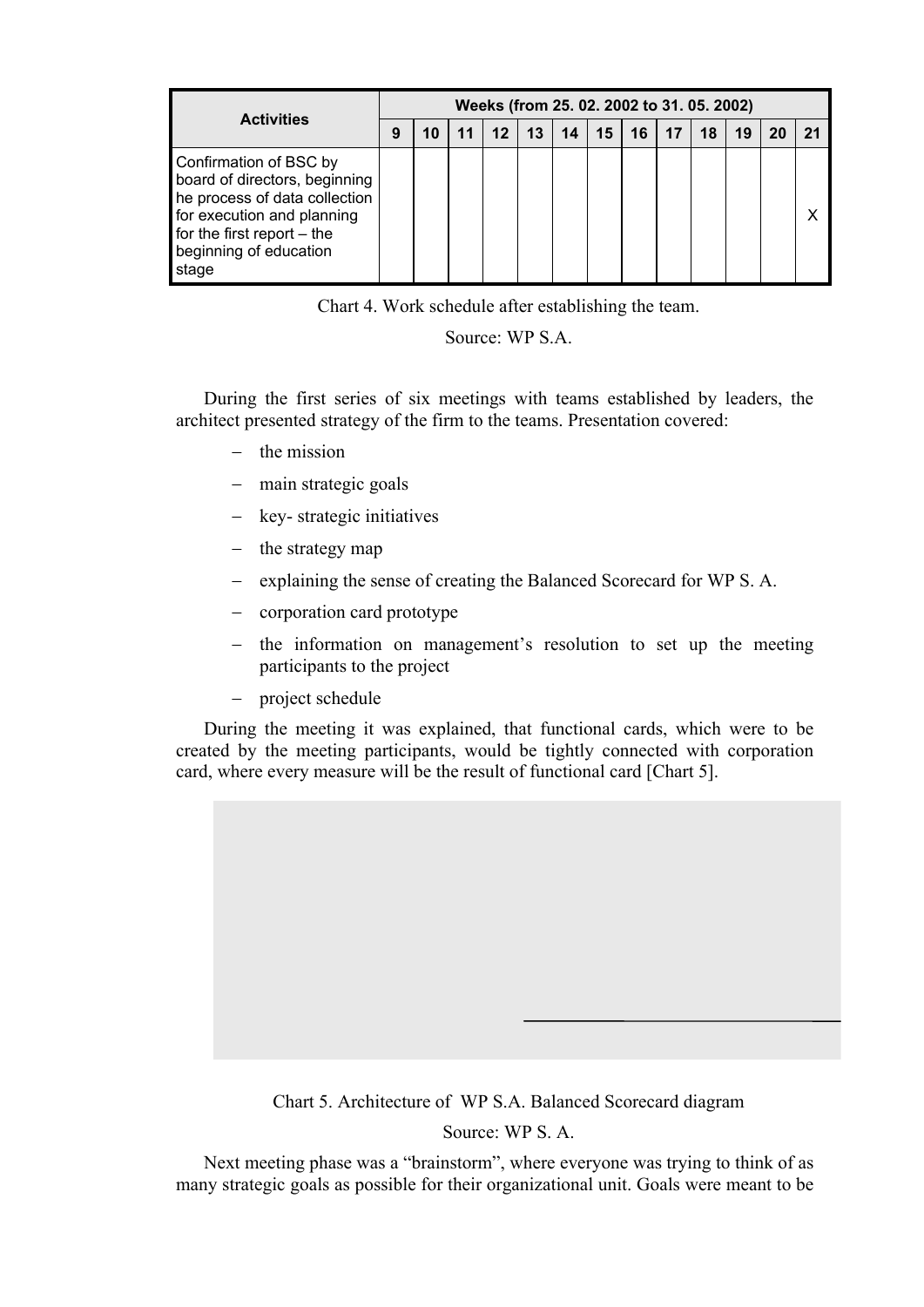formulated in every - financial, customer, internal, and growth perspective. This part of the meeting went on about one hour long.

Next phase was a phase of critical estimation and selection of goals with the selection of proper measures. This was the hardest part of every meeting. It took second and third hour. Participants of the meeting were so engaged in creation of their section's functional card, that the meeting could be stopped and continued during the next few days. The whole series of meetings referring to the six sections included twelve meetings, three hours each, thirty-six hours of teamwork altogether.

The architect and his deputy critically analyzed the results of teamwork in form of sixty measures. During the analysis it occurred that some measures, which were found during work of one section, could be used in other sections. Other measures, as it was proved after the analysis, could not be used. For many strategic goals, measures could not be found. Because of it, especially in processes and development perspective, the architect and his deputy made use of literature related to these two areas and created measures that have never been created before.

Architect's teamwork results in form of functional cards differed in almost fifty percent from particular teams' work results and needed another consultation. To achieve that, the architect and his deputy have drawn a cause-effect structure in vertical section for corporation card and in horizontal section (through perspectives) for functional cards [Chart 6].



#### Source: WP S.A.

Such drawn structure was much more transparent and could be verified, during next series of meetings, on the whole corporation level. Meetings partakers saw strategic goals and measures not only for their organizational unit but they could observe the way they were connected with Scorecard for the whole company. On illustration [Chart 7] we have an example of such a drawing of connections.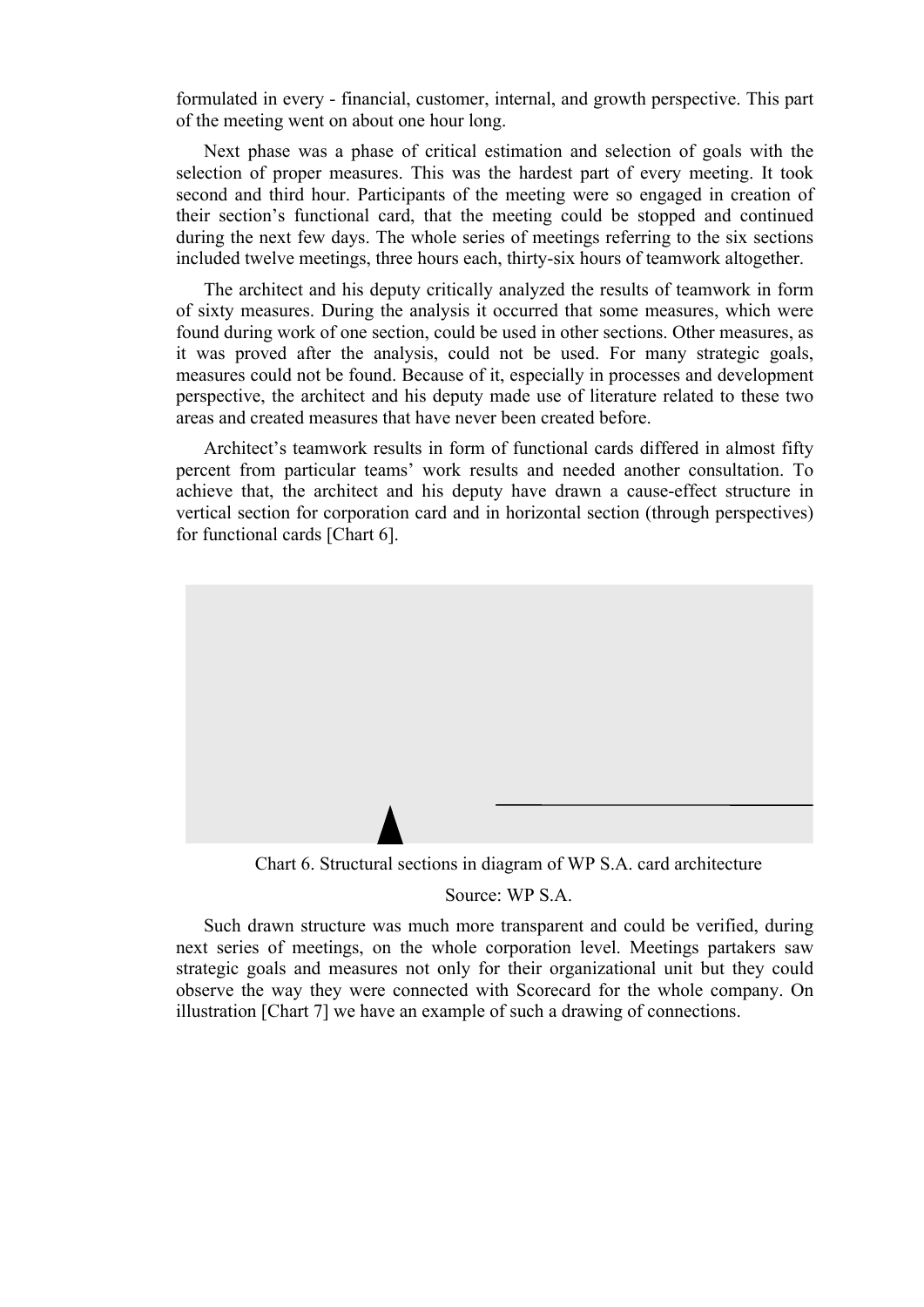# **Scorecard**

# **of**

Chart 7. Example of a horizontal section of functional cards construction within the framework of one perspective.

Source: WP S.A.

In the structure, only the measures were seized, because on this stage of meetings partakers' knowledge advancement, this was recognized as sufficient. On the other hand, if the strategic goals were be added, picture would lose transparency.

Cross and vertical sections show relations between the same measures for more than one organizational unit. On such drawing it is much more easier to put weights for particular organizational units and particular measures.

After second series of meetings, where every one lasted about three hours, substantiated corrections, proposed during meetings in the Architect's team, were added. Overally, a system of strategic goals and ninety related measures for seven cards in four perspectives were created during the construction of Balanced Scorecard for WP S.A.

| <b>Perspective</b> | <b>Scorecard</b><br>οf<br>WP S.A. | οf<br>Unit 1 | Scorecard   Scorecard   Scorecard   Scorecard   Scorecard  <br>οf<br>Unit 2 | оf<br>Unit 3 | οf<br>Unit 4 | оf<br>Unit 5 | <b>Scorecard</b><br>οf<br>Unit 6 |  |
|--------------------|-----------------------------------|--------------|-----------------------------------------------------------------------------|--------------|--------------|--------------|----------------------------------|--|
| Financial          |                                   |              | 6                                                                           |              |              |              |                                  |  |
| Customer           | 5                                 | 8            |                                                                             | 6            |              |              |                                  |  |
| Internal           | 3                                 |              | 5                                                                           | 3            |              | 3            |                                  |  |
| Growth             | 6                                 | 2            | ◠                                                                           | 3            |              |              |                                  |  |

Chart 8. Number of measures assemblage in particular units and perspectives.

Source: WP S.A.

During the last two weeks, before the presentation of the created Scorecard to the board of directors of WP S.A., a system of data collection related to the execution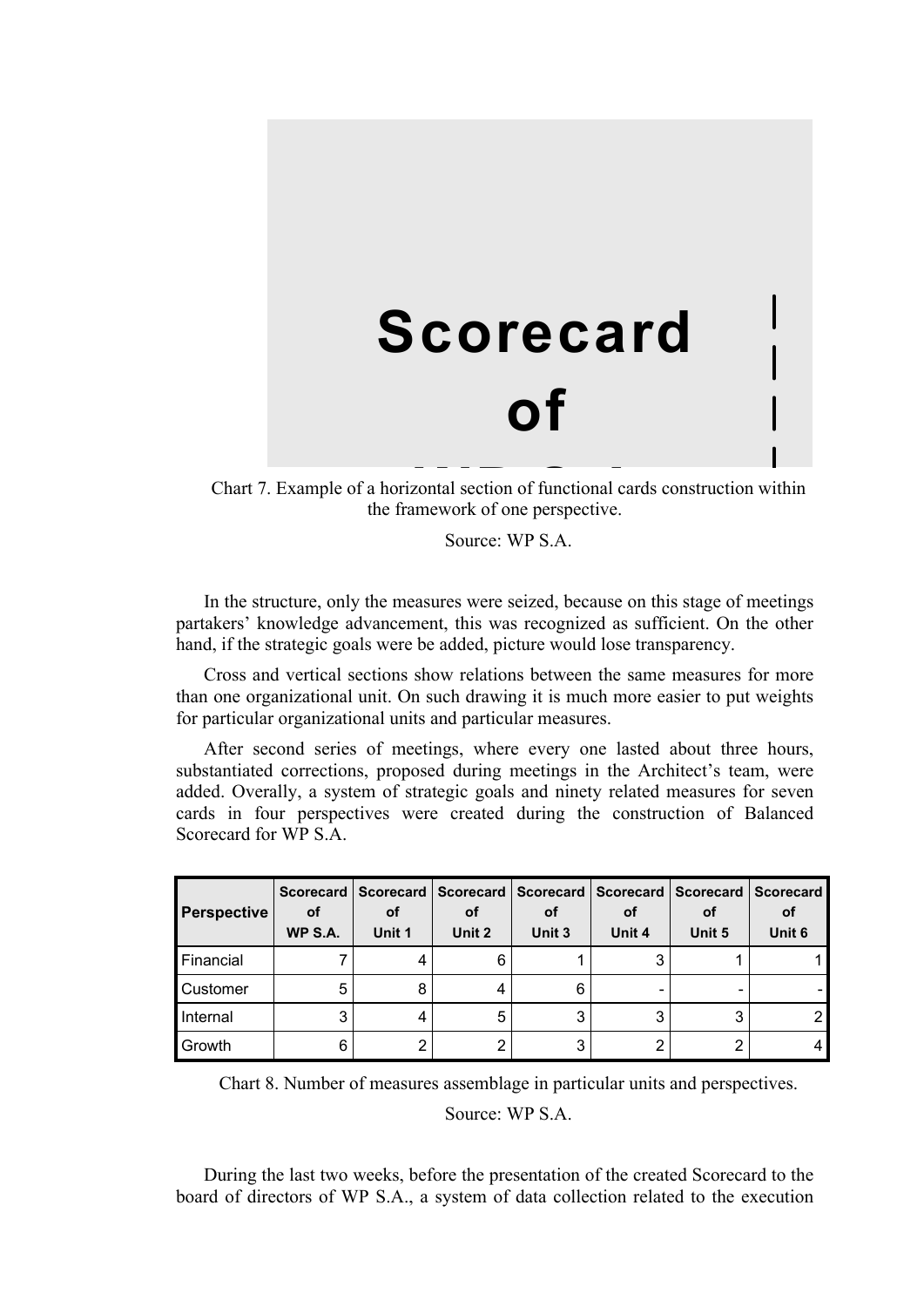and plan was built by the architects' team. Particular organizational units generates statistics related to measures attributed to the other section's functional cards and that's why a number of generated in particular organizational units data related to the execution differs from data related to the plan [Chart 9]. Overally, to create reports for WP S.A. card, one hundred and seventeen different data would be needed.

| Data      | Unit 1 | Unit 2 | Unit 3          | Unit 4 | Unit 5   | Unit 6 |  |
|-----------|--------|--------|-----------------|--------|----------|--------|--|
| Execution |        | 18     | 26              | 10     | າາ       | 35     |  |
| Plan      | 14     | 18     | 14 <sub>1</sub> | 4      | າາ<br>∠∠ | 25     |  |

Chart 9. A set of data related to execution and plan in particular units

Source: WP S.A.

Such prepared material became a subject of final WP S.A. Scorecard architecture and structure presentation submitted to the management in the presence of leaders.

# **5. Finishing the development of Balanced Scorecard and continuing on to the next stage.**

During the presentation for the WP management, the Balanced Scorecard owners have made some essential remarks, which called for some corrections to the system's architecture. After applying these, the architect has submitted the final version in order to pass the Balanced Scorecard approval resolution. In the resolution content, there has been included a plan of further activity, related to the undertaking of "education" stage, which was about to consist in:

- 1. current monthly reports on the Balanced Scorecard headed for the management and leaders,
- 2. the results' observation conducted by the management and leaders,
- 3. discussing the results on the management and leaders' meetings,
- 4. passing the assignations to the middle and low level administration,
- 5. implementing the motivational system connected with the Balanced Scorecard.

The last but one plan's aspect seems to be the most significant, since it refers to the operational managing of the company, based on the Balanced Scorecard conclusions. Thus, it refers to the education of the whole company – in range of operational fulfillment of the firm's strategy, which has been recorded and converted into measures in the Balanced Scorecard.

It has been also noted, that the card's architecture has been proposed in it's first functional version, and so, after the observation and receiving the comments from the people engaged in it, the gathering of the data and designing of the second functional version should occur in minimum three months of the WP S.A. card's full version.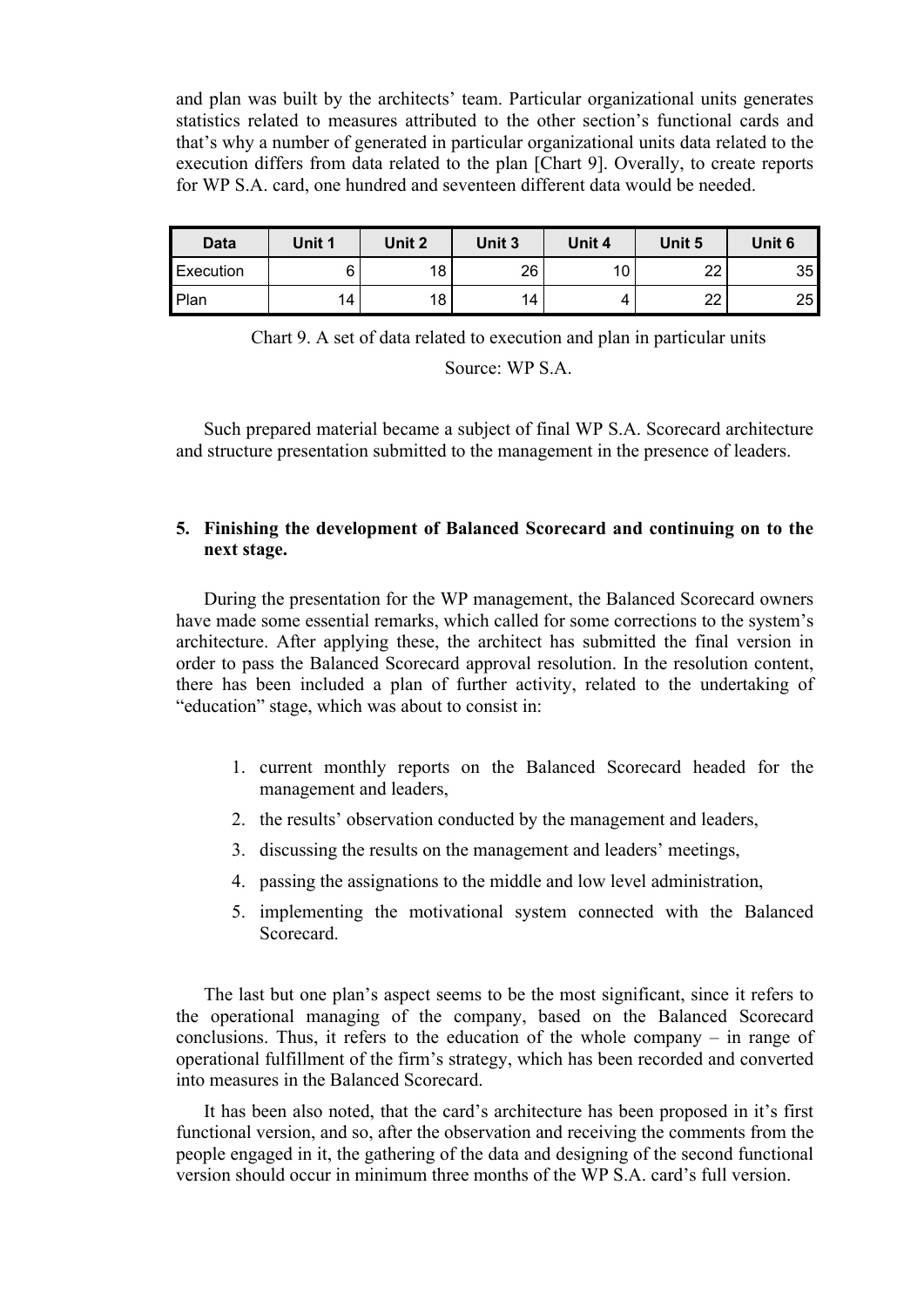The B stage of implementing the WP S.A. card will consist of the following sub stages:

- B.1 Creation of the plan reflecting the company's aims and building of the performance data gathering system
- B.2 Integration the result card's reporting system with the firm's operational management
- B.3 The finishing up of the card's architecture
- B.4 Observation of the operational initiatives from the point of view of connecting them with strategy, or of eliminating them.
- B.5 Joining the card with the motivational system.

### **6. Summary**

At the time of writing this paper, WP S.A. has been overcoming the B.1 stage. The activity of "developing the plan reflecting the company's intentions and building the performance data gathering system" is very time consuming, so the first report is expected in first half of June 2002, and is to cover the first five months of the year.

The building of the Balanced Scorecard was a challenge for a whole company and was accomplished successfully. The most pivotal aspect of entire process was WP S.A management's attitude – particularly the attitude of WP S.A Chairman Marek Borzestowski. He was the project initiator, and still remains the utmost engaged adherent of the Balanced Scorecard as one of company's mechanisms. The idea has gained the middle and low level administration's enthusiasm, but still "best to be the enemy of good" – used as the motto of the present article - principle was understood as main lines While developing the card it has been repeatedly proven that one can get into a dead-end while in search of perfect measures. Sometimes, one even should be satisfied with imperfect solutions.

It is not the excellence of the structure what counts in the Balanced Scorecard development stage, but the fact of efficient preparations to it's implementation, gaining the company management's enthusiasm for the idea and starting the evolution of operational meetings, resulting in dedicating more and more time to the strategic matters. Because that is the company success' deciding factor.

#### **References**

[1] Becker B. E., M. A. Huselid, D. Ulrich: The HR Scorecard. Linking People, Strategy and Performance. Boston, Massachusetts: Harward Business School Press 2001.

[2] Gadiesh O., J. L. Gilbert: Transforming Corner-Office Strategy into Fronline Action. Harward Business Review. May 2001, pg. 73-79.

[3] I-metria: Internet media. Badanie panelowe. Kwiecień 2002.